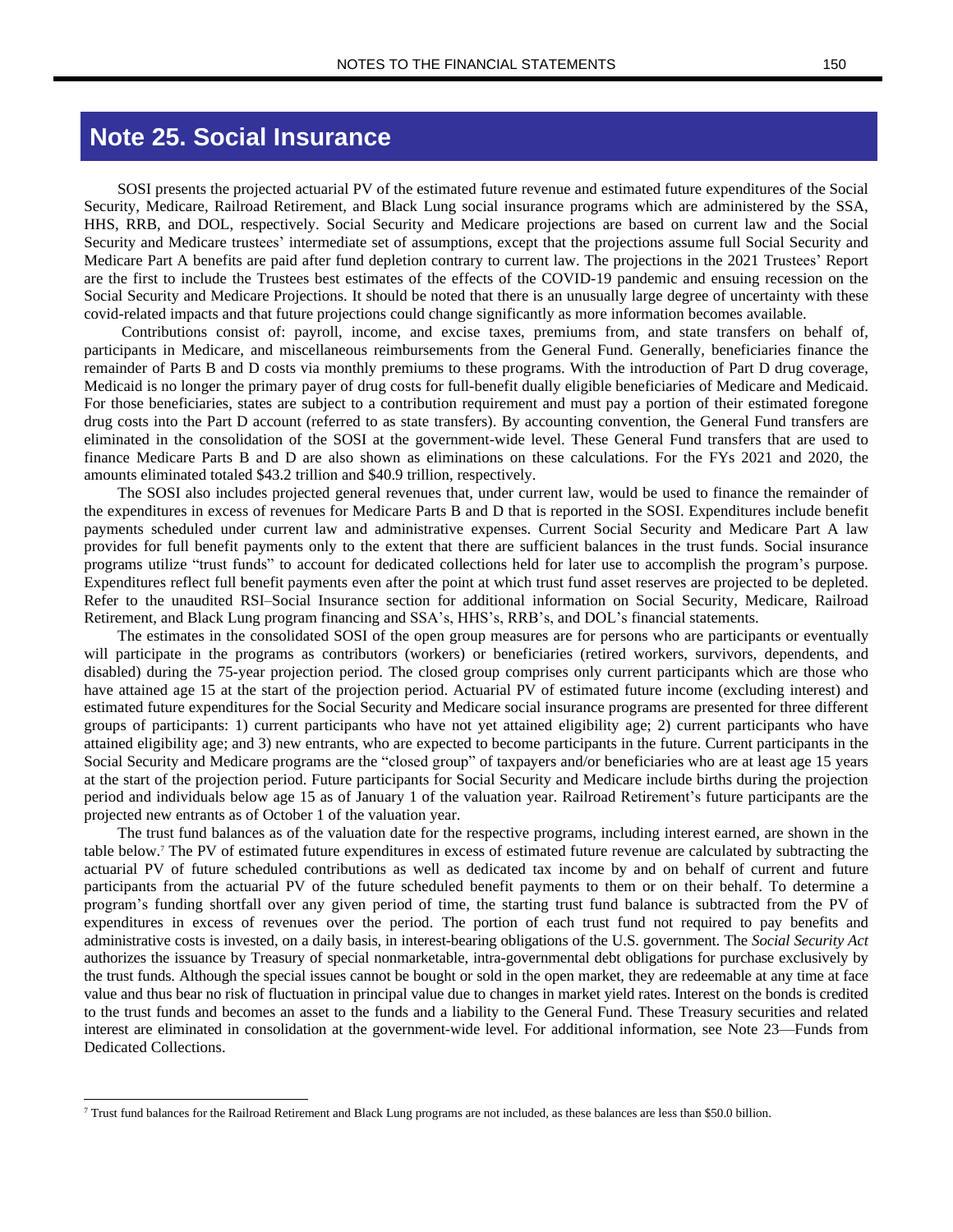| Social Insurance Programs Trust Fund Balances 1                   |      |      |      |      |      |
|-------------------------------------------------------------------|------|------|------|------|------|
| (In trillions of dollars)                                         | 2021 | 2020 | 2019 | 2018 | 2017 |
|                                                                   | 2.9  | 2.9  | 2.9  | 2.9  | 2.8  |
|                                                                   | 0.3  | 0.3  | 0.3  | 0.3  | 0.3  |
| <sup>1</sup> As of the valuation date of the respective programs. |      |      |      |      |      |

## **Medicare – Illustrative Alternative Scenario**

The financial projections for the Medicare program reflect substantial, but very uncertain, cost savings deriving from specific provisions of the PPACA and the MACRA that lowered increases in Medicare payment rates to most categories of health care providers. Certain features of current law may result in some challenges for the Medicare program including physician payments, payment rate updates for most non-physician categories, and productivity adjustments. For those providers affected by the productivity adjustments and the specified updates to physician payments, sustaining the price reductions will be challenging, as the best available evidence indicates that most providers cannot improve their productivity to this degree for a prolonged period given the labor-intensive nature of these services and that physician costs will grow at a faster rate than the specified updates. As a result, actual Medicare expenditures are highly uncertain for reasons apart for the inherent difficultly in projecting health care cost growth over time. Please refer to the unaudited RSI—Social Insurance and HHS financial statements for additional information.

To help illustrate and quantify the potential magnitude of the cost understatement, the Trustees asked the Office of the Actuary at CMS to prepare the following illustrative Medicare Trust Fund projections under a hypothetical alternative. This scenario illustrates the impact that would occur if the payment updates that are affected by the productivity adjustments were to gradually transition from current law to the payment updates assumed for private health plans, the physician updates transition to the Medicare Economic Index, and the 5.0 percent bonuses paid to qualified physicians in advance APM did not expire. The extent to which actual future Part A and Part B costs exceed the projected amounts due to changes to the productivity adjustments and physician updates depends on what specific changes might be legislated and whether Congress would pass further provisions to help offset such costs. This alternative was developed for illustrative purposes only and the calculations have not been audited.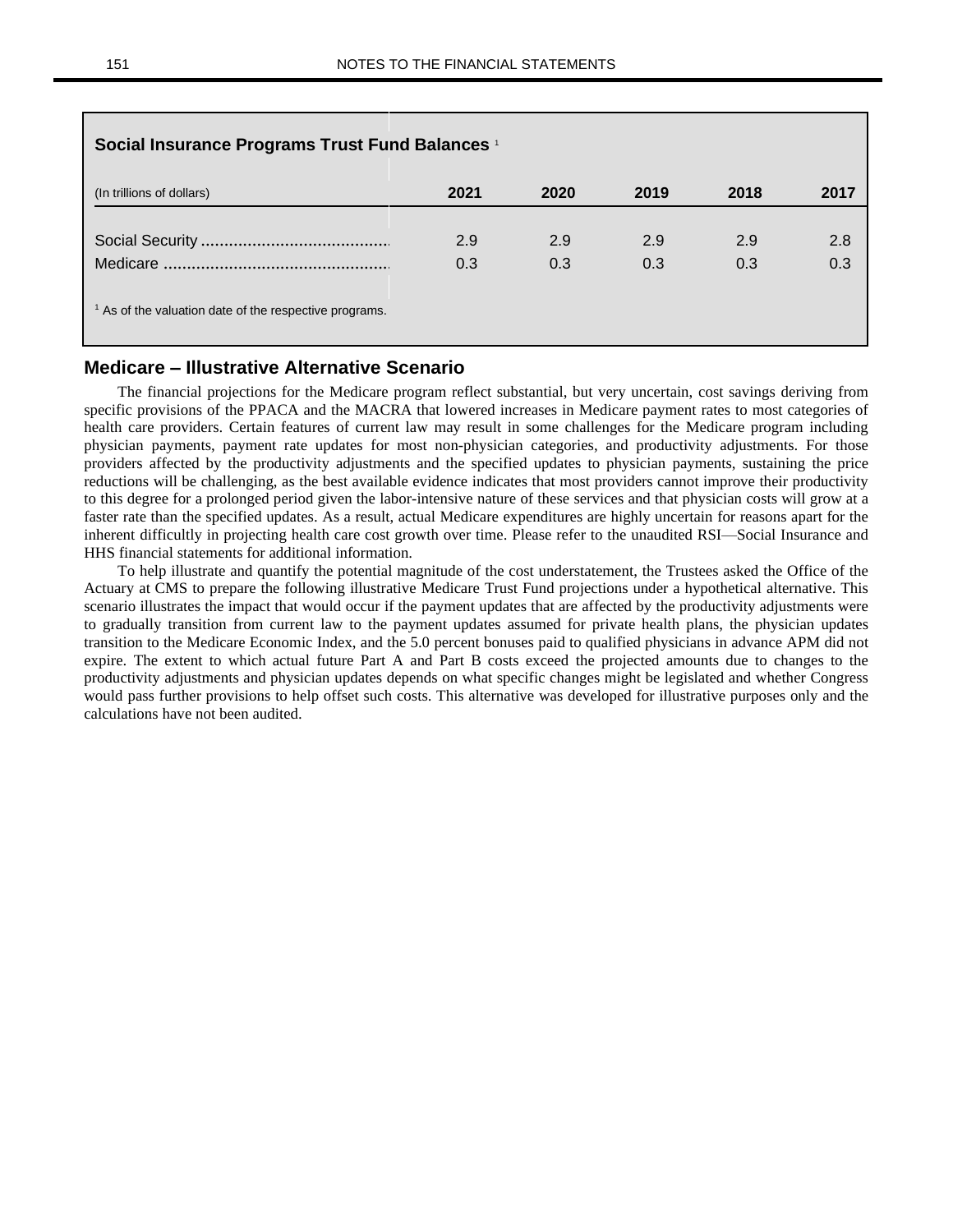|                                    | 2021 Consolidated  | <b>Illustrative</b><br><b>Alternative</b><br>Scenario <sup>1,2</sup> |  |
|------------------------------------|--------------------|----------------------------------------------------------------------|--|
|                                    | <b>SOSI</b>        |                                                                      |  |
|                                    | <b>Current Law</b> |                                                                      |  |
| Income:                            |                    |                                                                      |  |
|                                    | 26.7               | 26.8                                                                 |  |
|                                    | 14.5               | 16.3                                                                 |  |
|                                    | 3.2                | 3.2                                                                  |  |
|                                    | 44.4               | 46.3                                                                 |  |
| <b>Expenditures:</b>               |                    |                                                                      |  |
|                                    | 31.7               | 37.3                                                                 |  |
|                                    | 50.0               | 56.2                                                                 |  |
|                                    | 10.9               | 10.9                                                                 |  |
|                                    | 92.6               | 104.4                                                                |  |
| Income less expenditures:          |                    |                                                                      |  |
|                                    | (5.0)              | (10.5)                                                               |  |
|                                    | (35.5)             | (39.9)                                                               |  |
|                                    | (7.7)              | (7.7)                                                                |  |
| Excess of expenditures over income | (48.2)             | (58.1)                                                               |  |

<sup>1</sup>These amounts are not presented in the 2021 Trustees' Report.

<sup>2</sup>At the request of the Trustees, the Office of the Actuary at CMS has prepared an illustrative set of Medicare Trust Fund projections that differ from current law. No endorsement of the illustrative alternative to current law by the Trustees, CMS, or the Office of the Actuary should be inferred.

<sup>3</sup>Excludes \$35.5 trillion and \$39.9 trillion of General Revenue Contributions from the 2021 Consolidated SOSI Current Law projection and the Illustrative Alternative Scenario's projection, respectively; i.e., to reflect Part B income on a consolidated government-wide basis.

<sup>4</sup>Excludes \$7.7 trillion of General Revenue Contributions from both the 2021 Consolidated SOSI Current Law projection and the Illustrative Alternative projection; i.e., to reflect Part D income on a consolidated government-wide basis.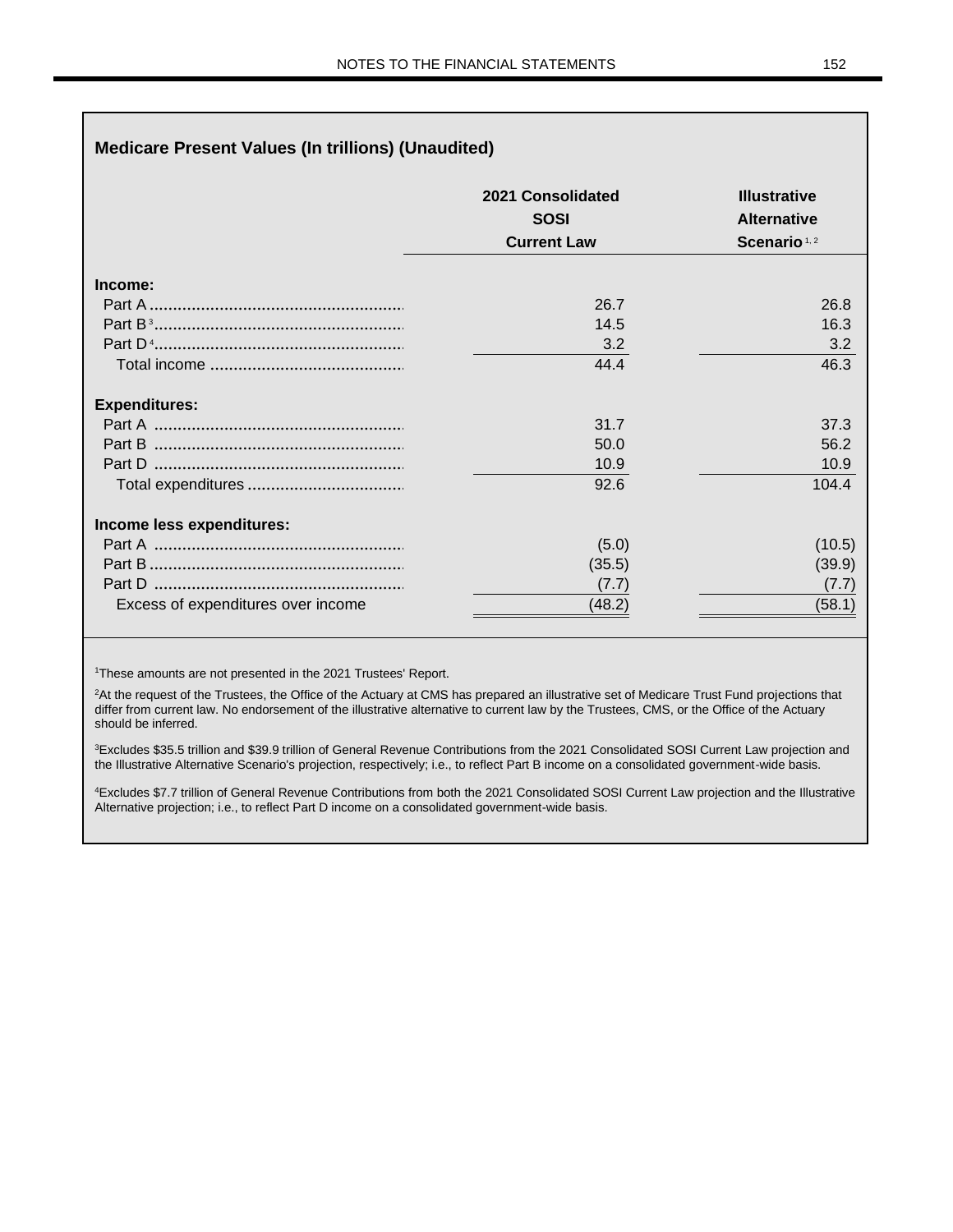## **Demographic and Economic Assumptions**

# **Social Security and Medicare – Demographic and Economic Assumptions Demographic Assumptions 2021 2030 2040 2050 2060 2070 2080 2090 2100**<sup>13</sup> Total Fertility Rate<sup>1</sup> 1.5 1.9 2.0 2.0 2.0 2.0 2.0 2.0 2.0 Age-Sex Adjusted Death Rate<sup>2</sup> 908.3 741.5 683.0 630.3 583.7 542.3 505.5 472.7 443.3 Net Annual Immigration<sup>3</sup> 680 1,339 1,288 1,256 1,240 1,229 1,222 1,218 1,216 Period Life Expectancy at Birth - Male<sup>4</sup> 74.6 77.0 78.1 79.2 80.2 81.1 82.0 82.8 83.6 Period Life Expectancy at Birth-Female<sup>4</sup> 79.9 82.0 82.9 83.8 84.6 85.4 86.1 86.7 87.4 **Economic Assumptions (percent change) 2021 2030 2040 2050 2060 2070 2080 2090 2100**<sup>13</sup> Real Wage Differential<sup>5</sup> 3.2 1.2 1.2 1.1 1.2 1.2 1.1 1.1 1.2 Wages $^{6}$  6.2 3.6 3.6 3.6 3.6 3.6 3.6 3.5 3.5 3.6 3.6  $^{3}$ CPI<sup>7</sup> 3.1 2.4 2.4 2.4 2.4 2.4 2.4 2.4 2.4 Real GDP<sup>8</sup> 4.4 2.0 1.9 2.0 2.0 1.9 2.0 2.1 2.0 Total Employment<sup>9</sup> 2.7 0.5 0.3 0.4 0.4 0.3 0.4 0.5 0.4 Avg. Annual Interest Rate (percent)<sup>10</sup> 1.5 4.7 4.7 4.7 4.7 4.7 4.7 4.7 4.7 4.7 Real Interest Rate (percent)<sup>11</sup> (2.0) 2.2 2.3 2.3 2.3 2.3 2.3 2.3 -Per Beneficiary Cost - HI<sup>12</sup> 8.2 3.6 4.2 3.4 3.3 3.4 3.5 3.4 Per Beneficiary Cost - SMI Part B<sup>12</sup> 13.1<sup>14</sup> 5.0 4.5 3.8 3.8 3.5 3.7 3.7 Per Beneficiary Cost - SMI Part D<sup>12</sup>  $(0.2)^{15}$  4.3 4.1 4.3 4.2 4.0 4.1 4.2

<sup>1</sup>Average number of children per woman.

<sup>2</sup>The age-sex-adjusted death rate per 100,000 that would occur in the enumerated population as of April 1, 2010, if that population were to experience the death rates by age and sex observed in, or assumed for, the selected year.

<sup>3</sup>Includes lawful immigration, net of immigration, as well as other, non-legal, immigration per thousand of persons.

<sup>4</sup>Summary measure of average number of years expected prior to death for a person born on January 1 in that year, using the mortality rates for that year over the course of his or her remaining life. (Social Security)

<sup>5</sup>Difference between percentage increases in wages and the CPI.

<sup>6</sup>Average annual wage in covered employment.

<sup>7</sup>CPI represents a measure of the average change in prices over time in a fixed group of goods and services.

<sup>8</sup>Total dollar value of all goods and services produced in the U.S., adjusted to remove the impact of assumed inflation growth.

<sup>9</sup>Summary measure of total U.S. military and civilian employment. (Social Security)

 $^{10}$ The average of the nominal interest rates, compounded semi-annually, for special public-debt obligations issuable monthly.

 $11$ Average rate of interest earned on new trust fund securities, above and beyond rate of inflation. (Medicare)

 $12$ These increases reflect the overall impact of more detailed assumptions that are made for each of the different types of service provided by the Medicare program. These assumptions include changes in the payment rates, utilization, and intensity of each type of service. (Medicare)

<sup>13</sup>The valuation period used for the 2021 Statement of Social Insurance extends to 2095 (Social Security). Medicare did not report assumptions for 2100.

 $14$ Reflects the assumed return of healthcare services that were reduced or deferred in 2020 due to the COVID-19 pandemic.

<sup>15</sup>Part D cost growth is projected to be negative in 2021 mainly due to higher assumed direct and indirect remuneration.

The Boards of Trustees<sup>8</sup> of the Social Security and Medicare Trust Funds provide in their annual reports to Congress short-range (10-year) and long-range (75-year) actuarial estimates of each trust fund. Significant uncertainty surrounds the

<sup>&</sup>lt;sup>8</sup> The boards are composed of six members. Four members serve by virtue of their positions in the federal government: the Secretary of the Treasury, who is the Managing Trustee; the Secretary of Labor; the Secretary of HHS; and the Commissioner of Social Security. The President appoints and the Senate confirms the other two members to serve as public representatives. These two positions are currently vacant.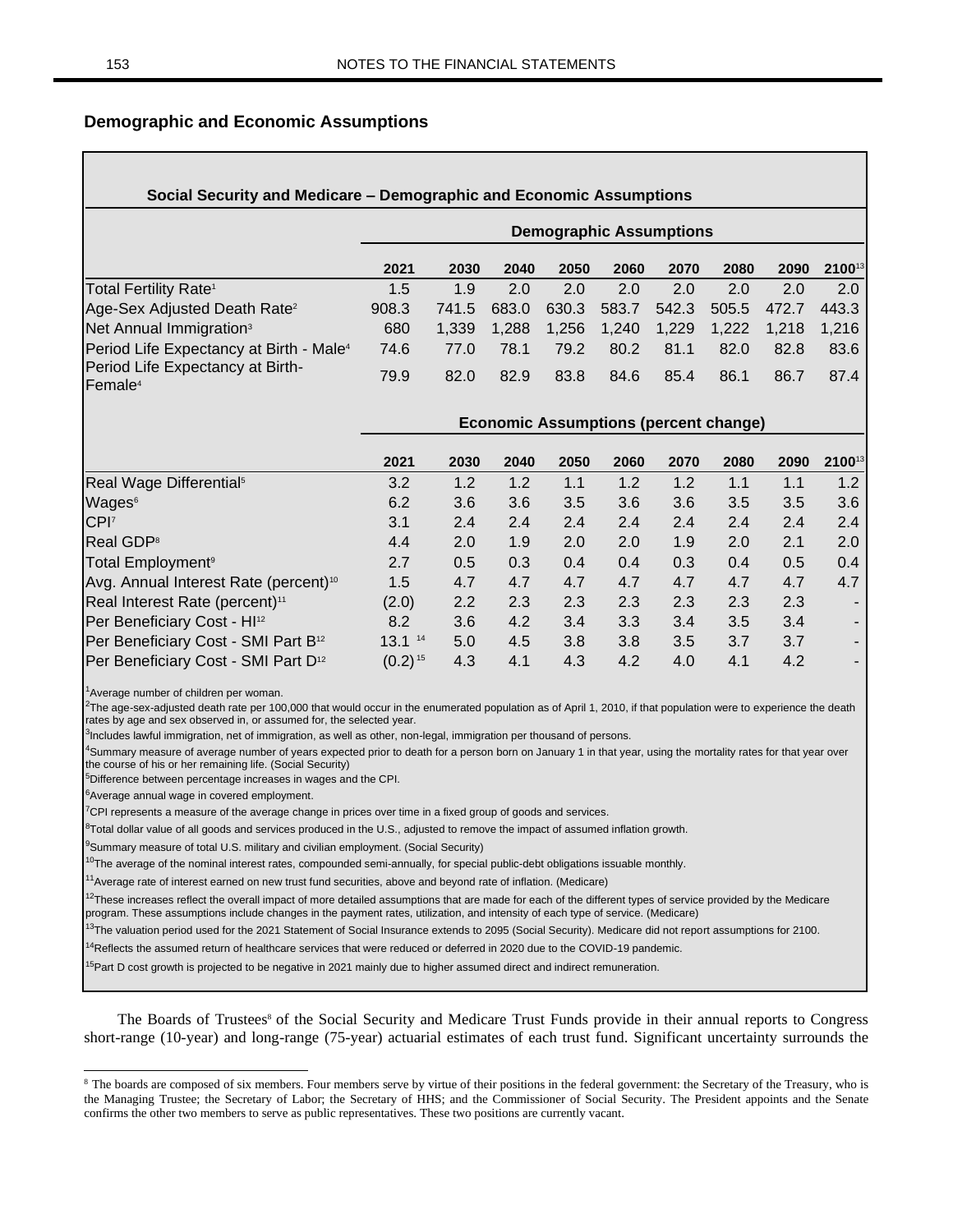estimates, especially for a period as long as 75 years. To illustrate the range of uncertainty, the Trustees use three alternative scenarios (low-cost, intermediate, and high-cost) that use specific assumptions. These assumptions include fertility rates, rates of change in mortality, LPR and other than LPR immigration levels, emigration levels, changes in real GDP, changes in the CPI, changes in average real wages, unemployment rates, trust fund real yield rates, and disability incidence and recovery rates. The assumptions used for the most recent set of projections shown above in the Social Security and Medicare demographic and economic assumption table are generally referred to as the "intermediate assumptions," and reflect the Trustees reasonable estimate of expected future experience. For additional information on Social Security and Medicare demographic and economic assumptions, refer to SSA's and HHS's financial statements.

The RRB's estimated future revenues and expenditures reflected in the SOSI are based on various economic, employment, and other actuarial assumptions, and assume that the program will continue as presently constructed. For further details on actuarial assumptions related to the program and how these assumptions affect amounts presented on the SOSI and SCSIA, consult the Technical Supplement to the *28th Actuarial Valuation of the Assets and Liabilities Under the Railroad Retirement Acts as of December 31, 2019* and RRB's financial statements.

The BLDBP significant assumptions used in the projections are the coal excise tax revenue estimates, the tax rate structure, the number of beneficiaries, life expectancy, federal civilian pay raises, medical cost inflation, and the interest rates used to discount future cash flows.

# **Statement of Changes in Social Insurance Amounts**

The SCSIA reconciles the change (between the current valuation and the prior valuation) in the PV of estimated future revenue less estimated future expenditures for current and future participants (the open group measure) over the next 75 years (except Black Lung which has a rolling 25-year projection period through September 30, 2046). The reconciliation identifies several components of the changes that are significant and provides reasons for the changes. The following disclosures relate to the SCSIA including the reasons for the components of the changes in the open group measure during the reporting period from the end of the previous reporting period for the government's social insurance programs.

All estimates relating to the Social Security and Medicare Programs in the SCSIA represent values that are incremental to the prior change. In general, an increase in the PV of net cash flows represents a positive change (improving financing), while a decrease in the PV of net cash flows represents a negative change (worsening financing). For additional information regarding the estimates used to prepare the SCSIA, see SSA's, HHS'S, RRB's, and DOL's financial statements.

#### **Assumptions Used for the Components of the Changes**

The PV included in the SCSIA are for the current and prior years and are based on various economic as well as demographic assumptions used for the intermediate assumptions in the Social Security and Medicare Trustees' Report for these years. The Social Security and Medicare – Demographic and Economic Assumptions table summarizes these assumptions for the current year.

PV as of January 1, 2020 and January 1, 2019 are calculated using interest rates from the intermediate assumption of the 2020 and 2019 Trustees' Reports, respectively. All other PV in this part of the SCSIA are calculated as a PV as of January 1, 2021 and January 1, 2020 respectively.

For the period beginning on January 1, 2020 to the period beginning on January 1, 2021 (current year) and period beginning on January 1, 2019 to the period beginning on January 1, 2020 (prior year) estimates of the PV of Social Security and Medicare changes in social insurance amounts due to changing the valuation period, projection base, demographic data and assumptions, methods, and law are presented using the interest rates under the intermediate assumption of the 2020 and 2019 Trustees' Report respectively. Since interest rates are an economic estimate and all estimates in the table are incremental to the prior change, the estimates of the PV of changes in economic and health care assumptions and all other PV in this part of the SCSIA are calculated using the interest rates under the intermediate assumptions of the 2021 and 2020 Trustees' Reports, respectively.

## **Changes in Valuation Period**

#### **From the period beginning on January 1, 2020 to the period beginning on January 1, 2021**

The effect on the 75-year PV of changing the valuation period from the prior valuation period (2020-2094) to the current valuation period (2021-2095) is measured by using assumptions for the prior valuation and extending them to cover the current valuation. Changing the valuation period removes small negative estimated net cash flow for 2020, replaces it with a much larger negative net cash flow for 2095, and measures the PV as of January 1, 2021, one year later. As a result,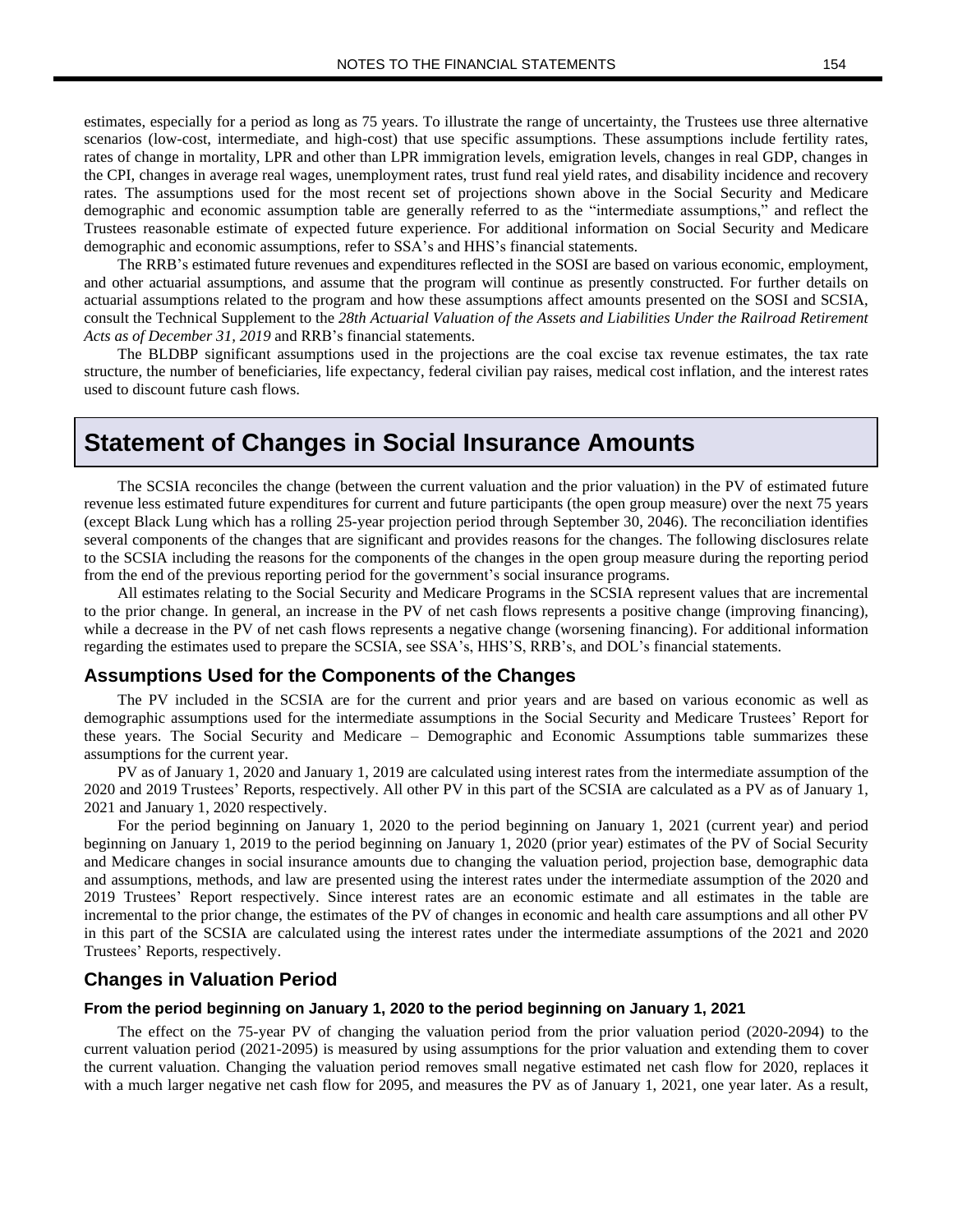the PV of estimated future net cash flows to decrease by \$0.7 trillion and to decrease by \$1.5 trillion for Social Security and Medicare, respectively.

## **From the period beginning on January 1, 2019 to the period beginning on January 1, 2020**

The effect on the 75-year PV of changing the valuation period from the prior valuation period (2019-2093) to the current valuation period (2020-2094) is measured by using the assumptions for the prior valuation and extending them to cover the current valuation. Changing the valuation period removes a small negative net cash flow for 2019, replaces it with a much larger negative net cash flow for 2094, and measures the PV as of January 1, 2020, one year later. As a result, the PV of the estimated future net cash flows to decrease by \$0.6 trillion and to decrease by \$1.6 trillion for Social Security and Medicare, respectively.

## **Changes in Demographic Data, Assumptions, and Methods**

#### **From the period beginning on January 1, 2020 to the period beginning on January 1, 2021**

For the current valuation (beginning on January 1, 2021), there were two changes to the ultimate demographic assumptions and an associated change in methodology.

- The ultimate total fertility rate was increased in conjunction with switching from a period-based model to a cohortbased model for birth-rates.
- An additional cause of death category was added, by separating dementia out from the all-other-causes category, and ultimate mortality improvement rates were updated for cardiovascular disease.

In addition to this ultimate demographic assumption change, the starting demographic values and the way those values transition to the ultimate assumptions were changed.

- Birth rate data through the third quarter of 2020 indicated somewhat lower birth rates.
- Death rates increased significantly for 2020 and 2021 to account for elevated deaths during the COVID-19 pandemic.

The PVs of estimated income and expenditures are lower for Part A, Part B, and Part D. Overall, changes to these assumptions caused the PV of the estimated future net cash flows to increase by \$0.2 trillion and \$1.3 trillion for Social Security and Medicare, respectively.

#### **From the period beginning on January 1, 2019 to the period beginning on January 1, 2020**

For the current valuation (beginning on January 1, 2020), there were two changes to ultimate demographic assumptions compared to prior valuation (beginning on January 1, 2019).

- The ultimate total fertility rate was lowered.
- The ultimate disability incidence rate was lowered, and the near-term assumed disability incidence rates are somewhat lower in the current valuation. (Medicare only)

In addition to this ultimate demographic assumption change, the starting demographic values and the way those values transition to the ultimate assumptions were changed.

- Final birth rate data for 2018 and the first quarter of 2019 indicated somewhat lower birth rates.
- Incorporating mortality data obtained from the National Center for Health Statistics resulted in higher death rates for all future years.
- The latest valuation included the impact of TTD on Medicare expenditures.

These changes especially the TTD assumption lowered Medicare expenditures for the current valuation period, particularly for Part A, and resulted in a large increase in the estimated future net cash flow. For Social Security there were no notable changes in demographic methodology. Overall, changes to these assumptions caused the PV of the estimated future net cash flows to decrease by \$0.4 trillion and to increase by \$3.7 trillion for Social Security and Medicare, respectively.

## **Changes in Economic Data, Assumptions, and Methods (Social Security Only)**

### **From the period beginning on January 1, 2020 to the period beginning on January 1, 2021**

For the current valuation (beginning on January 1, 2021), there were two changes to the ultimate economic assumptions compared to prior valuation (beginning on January 1, 2020).

- The ultimate average real wage differential increased. Additionally, the real wage differential assumptions for the first 10 years of the projection period were also increased.
- The ultimate age-sex-adjusted unemployment rate was reduced.

The higher real wage differential and the combined changes to the unemployment assumption and the labor force methodology both increased the PV of estimated future net cash flows.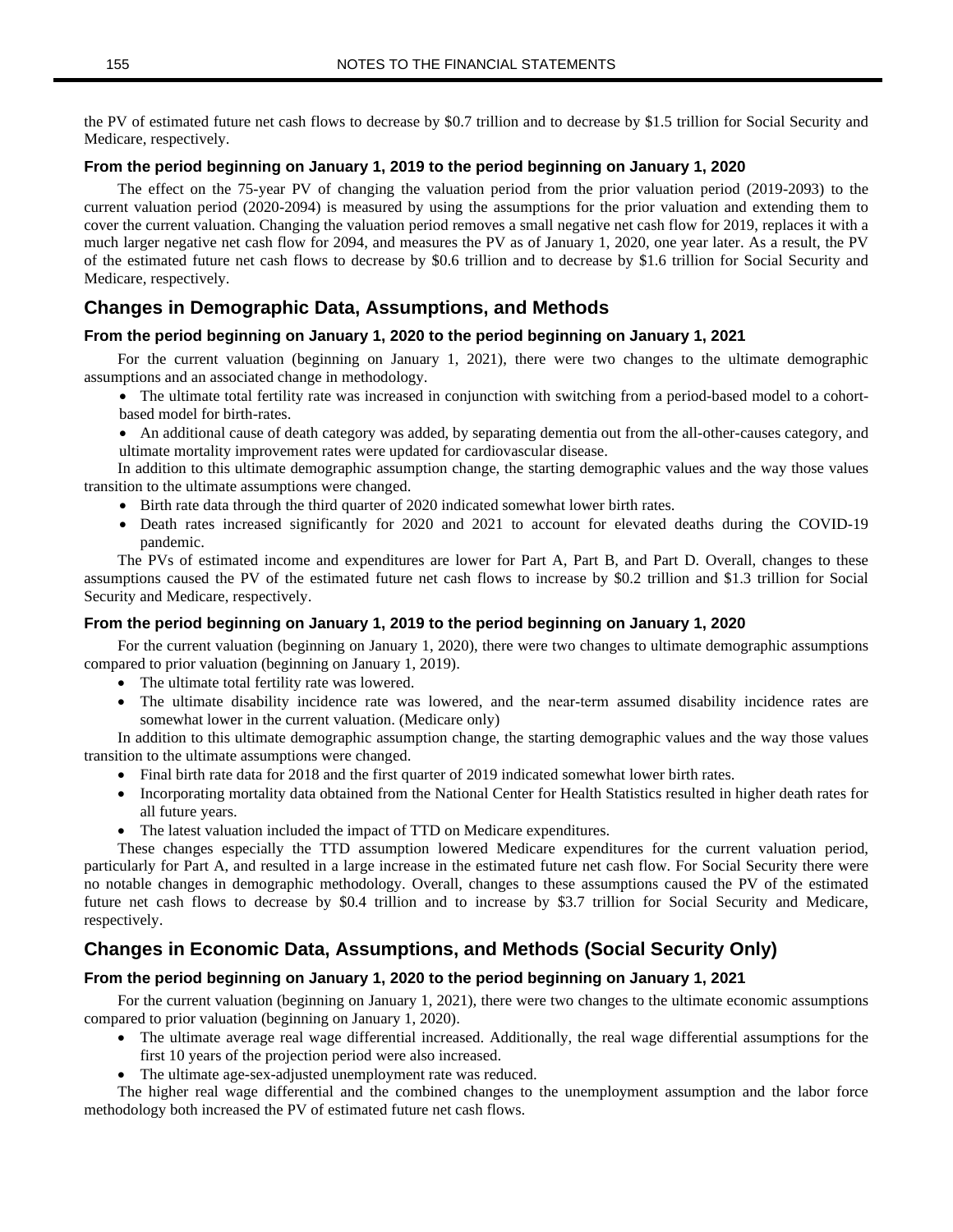In addition to these changes in ultimate economic assumptions, the starting economic values and the way these values transition to the ultimate assumptions were changed.

- Near-term interest rates were adjusted downward. Real interest rates are now assumed to be negative for calendar years 2021 through 2024, with a gradual rise to the ultimate real interest rate.
- The level of potential GDP is assumed to be roughly 1.0 percent lower than the level beginning with the second quarter 2020.

The changes to near-term interest rate and the starting values and near-term economic growth assumptions decrease the PV of the estimated future net cash flows.

There were no additional notable changes in economic methodology. Overall, these changes decreased the PV of the estimated future net cash flows by \$1.2 trillion for Social Security.

## **From the period beginning on January 1, 2019 to the period beginning on January 1, 2020**

For the current valuation (beginning on January 1, 2020), there were four changes to the ultimate economic assumptions compared to prior valuation (beginning on January 1, 2019).

- The ultimate rate of price inflation (CPI for Urban Wage Earners and Clerical Workers) was lowered.
- The ultimate average real-wage differential was decreased. Most of this decrease is due to the repeal of the PPACA excise tax, the effect of which is accounted for in the "Changes in Law or Policy" section.
- The ultimate age-sex adjusted unemployment rate was reduced, and long-term labor force participation rates were reduced by age and sex such that projected employment rates remained essentially unchanged.
- The ultimate real interest rate was lowered.

In addition to these changes in ultimate assumptions, the starting economic values and the way these values transition to the ultimate assumptions were changed. The most notable change was to include a 0.7 percent decrease in the estimated level of potential GDP for the fourth quarter of 2019 and thereafter.

There were no notable changes in economic methodology. Overall, changes to these assumptions caused the PV of the estimated future net cash flows to decrease by \$1.8 trillion for Social Security.

# **Changes in Law or Policy**

### **From the period beginning on January 1, 2020 to the period beginning on January 1, 2021**

For Social Security, between prior valuation and the current valuation one change in policy is expected to have significant effect on the long-range cost.

• The DACA policy extends indefinitely the ability of those qualifying to remain in the country and work lawfully. A memorandum was issued on January 20, 2021.

Most of the provisions enacted as part of Medicare legislation since the prior valuation date have little or no impact on the program. The following provisions did have financial impact.

- The CARES Act (P.L. 116-136, enacted on March 27, 2020) included provisions that affect the HI and SMI programs.
- *The Continuing Appropriations Act, 2021, and Other Extensions Act,* (P.L. 116-159, enacted on October 1, 2020) included provisions that affect the HI and SMI programs.
- The CAA, 2021 (P.L. 116-260, enacted on December 27, 2020) included provisions that affect the HI and SMI Programs.
- *An Act to Prevent Across-the-Board Direct Spending Cuts and for Other Purposes* (P.L. 117-7, enacted on April 14, 2021) included provisions that affect the HI and SMI Programs.

Overall, the changes to these laws, regulations, and policies caused the PV of the estimated future net cash flows to decrease by \$0.1 trillion for Social Security and Medicare.

#### **From the period beginning on January 1, 2019 to the period beginning on January 1, 2020**

For Social Security, between prior valuation and the current valuation one new law and one new regulation were enacted that are expected to have significant effects on the long-range cost.

- The PPACA, which was enacted in 2010, specified an excise tax on employer-sponsored group health insurance premiums above a given level (commonly referred to as the "Cadillac" tax). On December 20, 2019, the PPACA's excise tax provision was repealed.
- On February 25, 2020, SSA published a final rule in the Federal Register that eliminates the inability to communicate in English as an educational category in the disability determination and medical review process.

Most of the provisions enacted as part of Medicare legislation since the prior valuation date had little or no impact on the program. The following provisions did have a financial impact.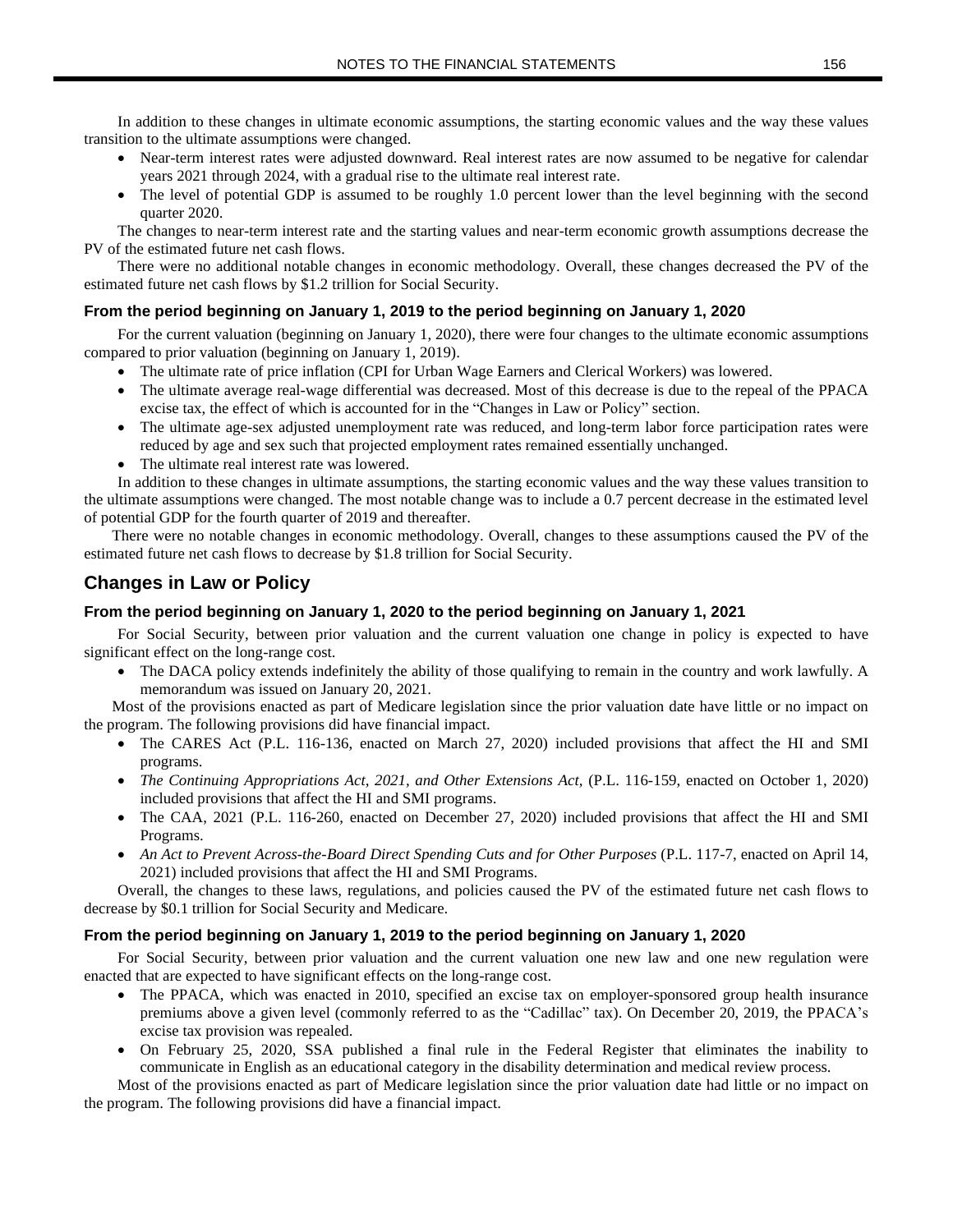- The BBA of 2019 (P.L. 116-37, enacted on August 2, 2019) included one provision that affects the HI and SMI Programs.
- *The Future Consolidated Appropriations Act, 2020* (P.L. 116-94, enacted on December 20, 2019) included provisions that affect HI and SMI programs.

Overall, the changes to these laws, regulations, and policies caused the PV of the estimated future net cash flows to decrease by \$0.3 trillion for Social Security and Medicare.

# **Changes in Methodology and Programmatic Data (Social Security Only)**

## **From the period beginning on January 1, 2020 to the period beginning on January 1, 2021**

Several methodological improvements and updates of program-specific data are included in the current valuation (beginning on January 1, 2021) compared to the prior valuation (beginning on January 1, 2020). The most significant are identified below.

- The current valuation uses a 10.0 percent sample of all newly entitled worker beneficiaries in a recent year to project average benefit levels of retired-workers and disabled-workers beneficiaries.
- Recent data and estimates indicated lower near-term and ultimate levels of revenue from taxation of Social Security benefits than projected.
- The methodology for projecting retroactive benefits for retired workers was improved to better capture the different rules for workers who become newly entitled prior to normal retirement age versus those who become entitled at or after normal retirement age.

Overall, changes to these assumptions and methods caused the PV of the estimated future net cash flows to decrease by \$1.2 trillion for Social Security.

## **From the period beginning on January 1, 2019 to the period beginning on January 1, 2020**

Several methodological improvements and updates of program-specific data are included in the current valuation (beginning on January 1, 2020) compared to the prior valuation (beginning on January 1, 2019). The most significant are identified below.

- The ultimate disability incidence rate was lowered and near term assumed disability incidence rates are somewhat lower.
- The current valuation includes an improvement in the long-range model used for projecting the percentage of the population that has fully-insured status.
- The current valuation uses a 10.0 percent sample of all newly entitled worker beneficiaries in a recent year to project average benefit levels of retired-worker and disabled-worker beneficiaries.

Overall, changes to these assumptions and methods caused the PV of the estimated future net cash flows to increase by \$0.2 trillion for Social Security.

# **Changes in Economic and Other Health Care Assumptions (Medicare Only)**

## **From the period beginning on January 1, 2020 to the period beginning on January 1, 2021**

The economic assumptions used in the Medicare projections are the same as those used for the Social Security program shown above while the health care assumptions are specific to the Medicare projections. The following health care assumptions were changed in the current valuation.

- Slightly faster projected spending growth for outpatient services and for physician-administered drugs.
- Higher direct and indirect remuneration and shifts to Medicare Advantage offset higher gross drug prices.

Overall, these changes decreased the PV of the estimated future net cash flows by \$3.8 trillion for Medicare.

#### **From the period beginning on January 1, 2019 to the period beginning on January 1, 2020**

The economic assumptions used in the Medicare projections are the same as those used for the Social Security program shown above while the health care assumptions are specific to the Medicare projections. The following health care assumptions were changed in the current valuation.

- Higher projected spending growth for Medicare Advantage beneficiaries.
- Faster projected growth for Part B drugs.
- Slower overall drug price increases and higher direct and indirect remuneration.

Overall, these changes decreased the PV of the estimated future net cash flows by \$5.4 trillion for Medicare.